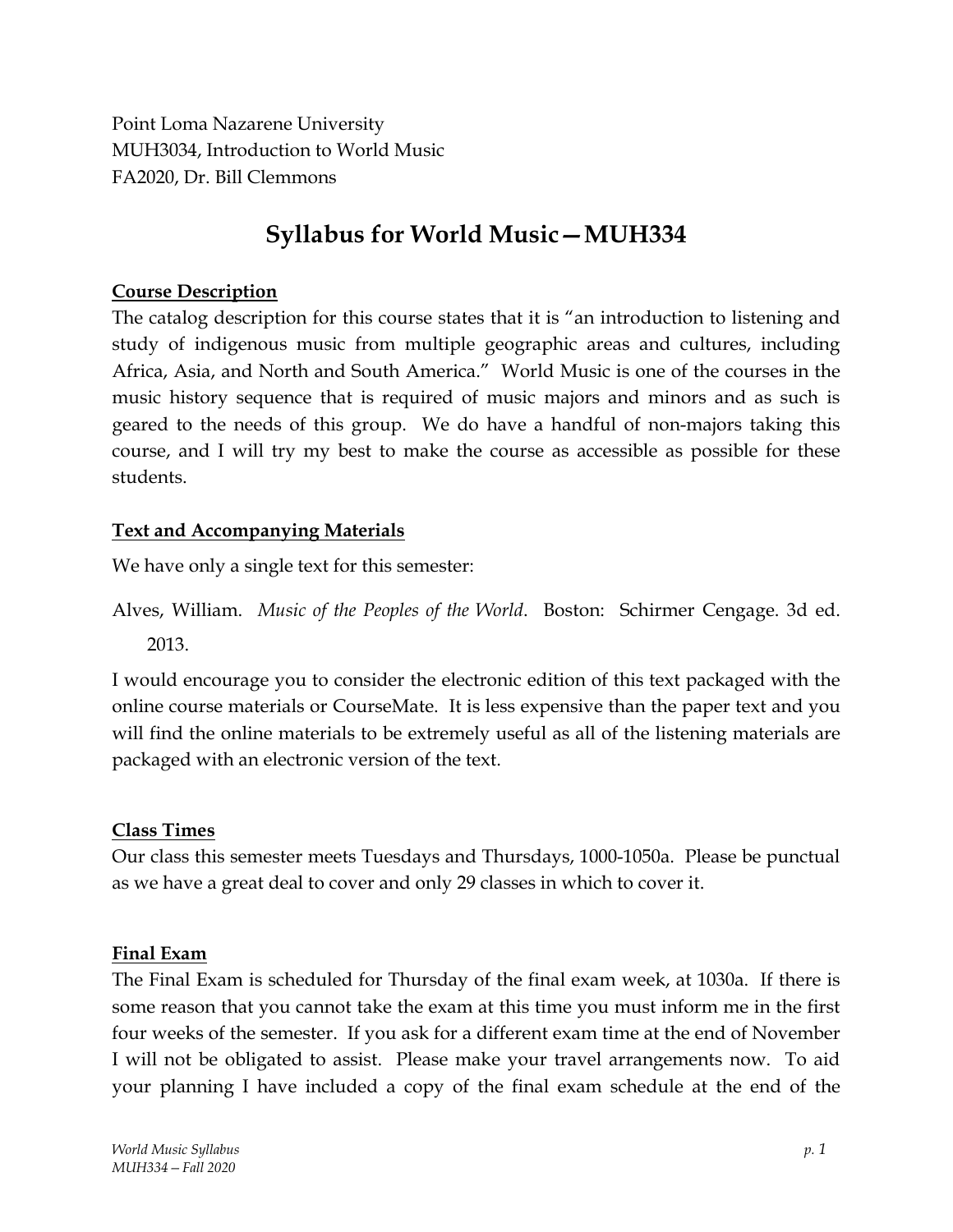syllabus. I have also sent you a meeting request for the Final Exam through the email system. You should respond and accept the meeting request.

# **Course Objectives (What I hope to accomplish)**

- Introduce you to many (but not all) of the world's music, both the art music of the various peoples and how these traditions have informed their current popular music.
- Involve us in discussing how these various traditions have intersected with our own music through several activities including in-class discussions, listening, group work and postings on the eclass discussion boards.
- Group work and in-class presentations of composers and performers who are exploring the world's musical traditions.

# **Course Learning Outcomes (What I hope that you accomplish)**

- Demonstrate a familiarity with the basic terminology we use to describe nonwestern music by posting on our discussion boards, performing well on unit tests and participating in classroom group work.
- Demonstrate the ability to recognize and distinguish the world's musical styles by classroom discussion, participation in classroom group projects and the aural tests.
- Demonstrate the ability to accomplish basic research in world music through group work, preparation for a meeting with a professional musician and an in-class presentation based on that field work.
- Demonstrate that you can engage the music of non-western cultures by learning to play a non-western instrument, play/sing in a non-western style and coach with an expert in that style.

## **Units and Unit Tests**

We have sixteen chapters in our text that I will group so that three or four chapters will be tested as a unit every five or six classes. All unit tests are scantron-style and include both short-answer questions and listening. The questions for the short answer section will mostly come from the online quizzes and the postings created on our class discussion board. The listening section is a mixture of the selections on the CD that accompany the chapters as well as the listening selections that we cover in class.

## **Projects, Group Work and Being Considerate**

Our class will be structured in such a way that we will spend one class discussing the contents of a chapter, usually a people group or a geographical area, followed by a class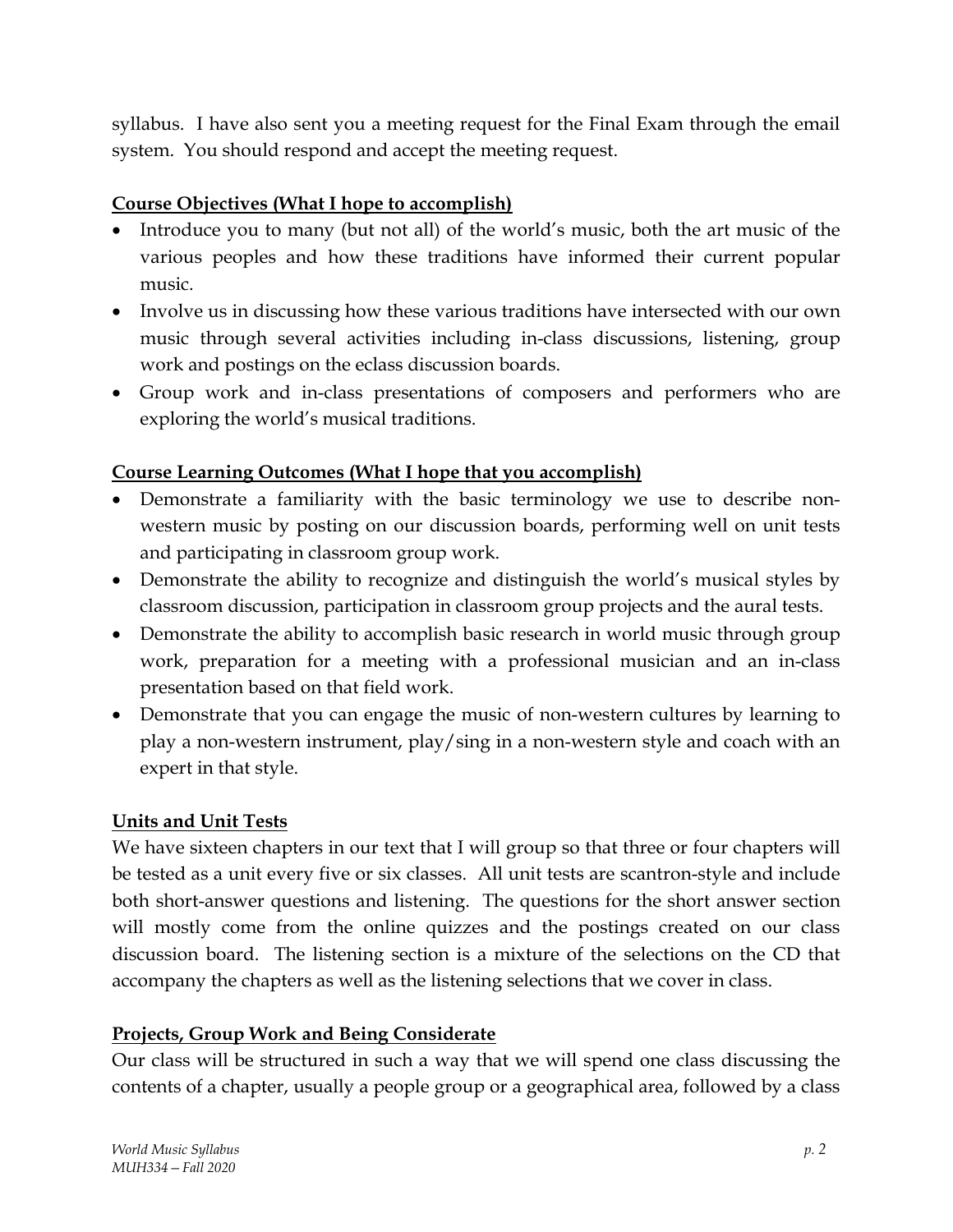devoted to in-class, group work, researching music and musicians in this area or people group. We then follow up our class sessions by posting our work on the eClass discussion boards or with an online quiz. You should plan on one posting and one online quiz per week.

Since at least one of our classes each week is devoted to doing in-class research, I am asking that you regularly bring a web-enabled device to each class. That is, if you own a laptop, iPhone, iPad or similar device, please bring these items to class along with a set of headphones.

However, I am also asking that you refrain from distracting our class by answering email, cruising Facebook, or engaging in activities that are not directly beneficial to our class, our subject and to the other students in the class. Having direct access to the web can be a tremendous help in a class such as ours, but it also presents a potential distraction that can impede our class discussions and activities. Please be respectful of the time and investment of the students around you and avoid engaging in activities on the web during class time that present a distraction.

# **Class Presentation**

A major component in this course is engaging a non-Western musical style by learning a non-Western instrument. We currently have Chinese, Japanese and Arabic instruments available and I will try to match you with an instrument that is in the same family as your Western instrument. You will also be assigned to a chamber group and will learn to play your non-Western instrument in an ensemble. This presentation is the signature assignment for this course and is one of the portfolio items for music majors.

Since we have about 25 students in our class this means that each group will have about 6 students in the group. I expect all members of the group to participate, attend the session and contribute to the presentation. You will receive more information at a later date.

# **Grading and Evaluation**

I maintain the grades for the class through our Canvas system. Hopefully, you are familiar with this system and are able to log into it. Both attendance and grades will be listed there.

| Class Discussions and postings | 10% |
|--------------------------------|-----|
| <b>Group Presentation</b>      | 15% |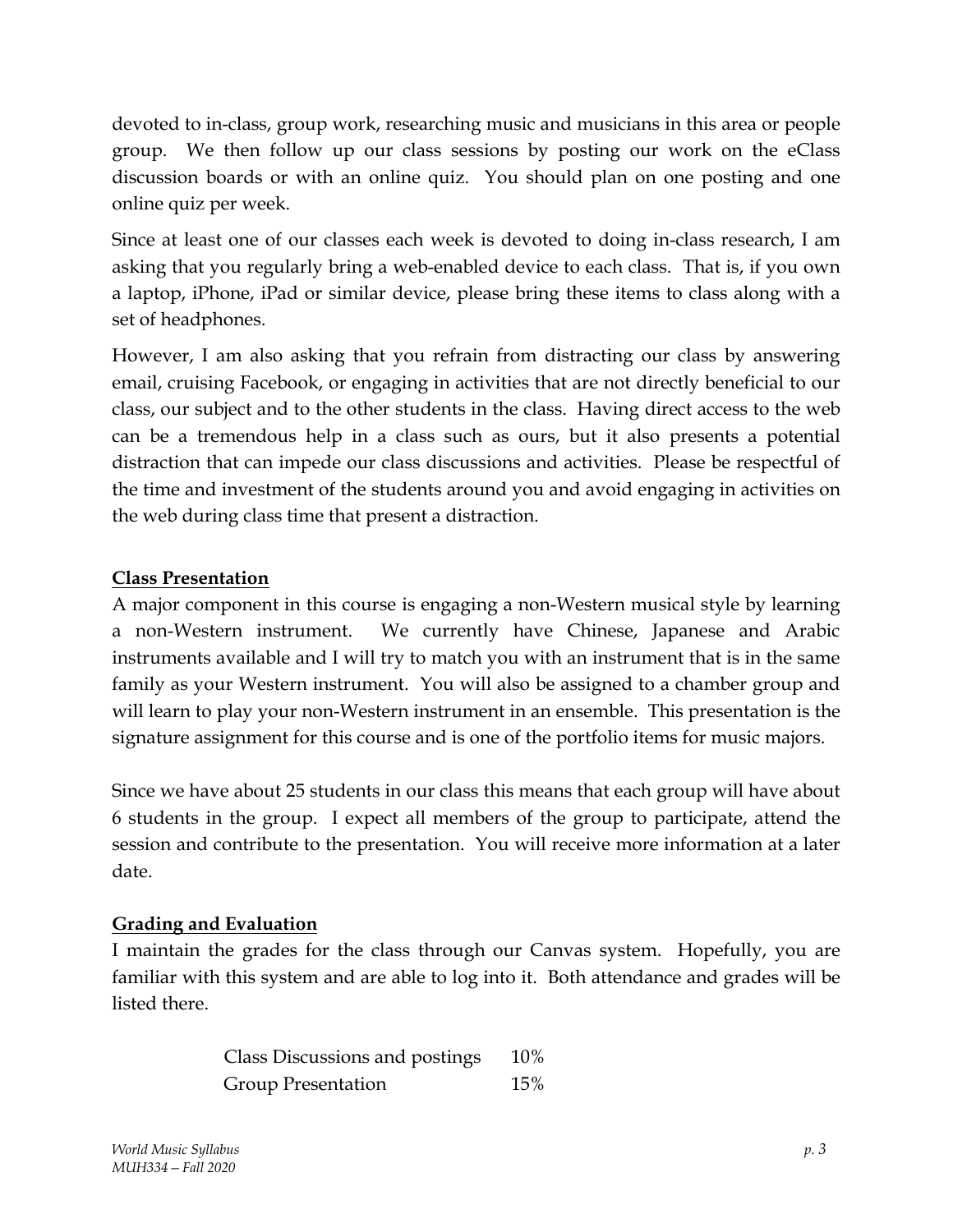| Unit Tests (4)      | 25% |
|---------------------|-----|
| Online quizzes (10) | 25% |
| Final Exam          | 25% |

#### **Grading Scale**

The grading scale for this class is liberal and as follows:

| $100 - 93$ | A        |
|------------|----------|
| 92—90      | $A -$    |
| 89–87      | B+       |
| 86—83      | В        |
| $82 - 80$  | B-       |
| 79—77      | C+       |
| 76—73      | C        |
| 72 — 70    | C-       |
| 69—67      | $1) +$   |
| 66—63      | D        |
| 62—60      | $\Gamma$ |
| 59—0       | F        |

#### **Attendance Policy**

I maintain a strict and inflexible attendance policy for this class. I take roll religiously and will keep a cumulative attendance list on the Canvas website. If you arrive late you will be listed as tardy. More than fifteen minutes late for a class is counted as an absence. Two tardies will count as an absence.

The College maintains a fairly tough stance concerning attendance: "any student whose number of absences in a class, for any reason, exceeds the equivalent of one and one half weeks of class may be de-enrolled from the class with a failing grade." This means four classes, eight tardies or any combination. Be forewarned! You will receive a warning at three absences, six tardies or any combination. I will receive a deenrollment notice at four absences, no exceptions.

These absences may be used as you see fit. If you get a great opportunity to go skiing in Vail and are caught up and doing well, then use your cuts to take advantage of the opportunity. However, if you know that you have trouble getting up in the morning, tend to stay up to 2 AM playing Halo on your dorm's intranet, or are chronically sick, make arrangements now and plan accordingly. A rule of thumb for any class is that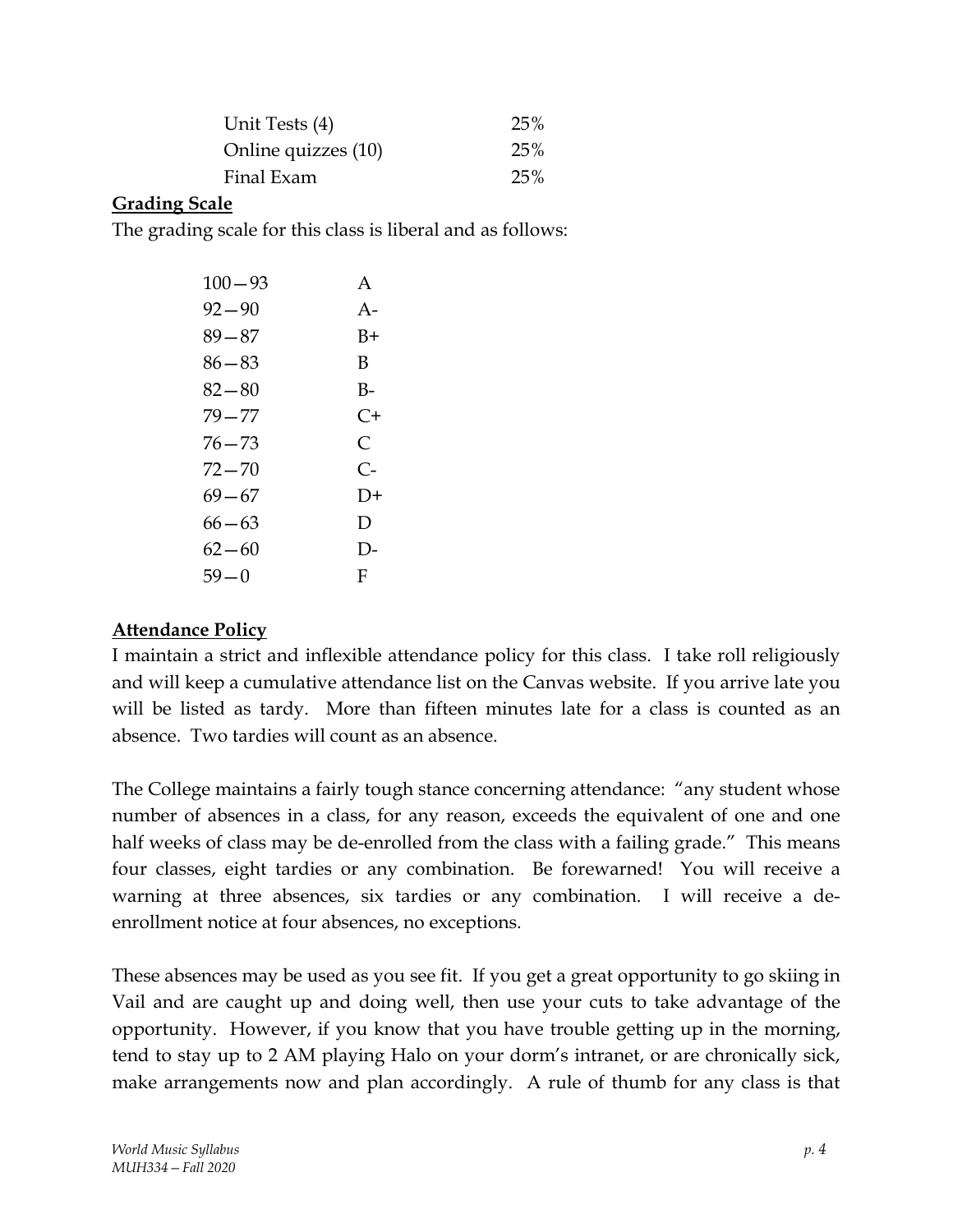your total absences for the semester should never be greater than the total class meetings per week and should never be concurrent. I do not make up quizzes and there will not be any late postings to Canvas. Tests missed for a valid reason can be made up if you contact me to make arrangements.

# **Listening List**

Since this class involves a great deal of music that will be unfamiliar to most of us there is, therefore, a great deal of listening involved. Most of this listening will come from the optional CD's that accompany out text. However, we will supplement our listening with popular music from other cultures in our world. These listening assignments are aggregated on our listening pages that are accessed from Canvas.

## **Academic Accommodations**

All students are expected to meet the standards for this course as set by the instructor. However, students with learning disabilities who may need accommodations should discuss options with the Academic Support Center during the first two weeks of class. The ASC will contact professors with suggested classroom needs and accommodations. Approved documentation must be on file in the ASC prior to the start of the semester.

# **Office Hours**

Office hours are posted on the bulletin board outside my office. Generally, MWF from 1100a-300p are my best times, although once per month Fridays will wind up being Bonathon times. If my office door is open you are always free to walk in and chat.

## **Academic Honesty**

The Point Loma Nazarene University community holds the highest standards of honesty and integrity in all aspects of university life. Any violation of the university's commitment is a serious affront to the very nature of Point Loma's mission and purpose. Violations of academic honesty include cheating, plagiarism, falsification, aiding academic dishonesty, and malicious interference. Any breach of this policy will result in the failure of this course. For a full statement on the University's policy please consult the University Catalog: <http://catalog.pointloma.edu/>

# **FERPA—Who may see your records**

The university may disclose education records to college officials with legitimate educational interests. A college official is a person employed by the university; a member of the Board of Trustees; or an individual serving on a committee, such as disciplinary or grievance committees. PLNU also includes among college officials a